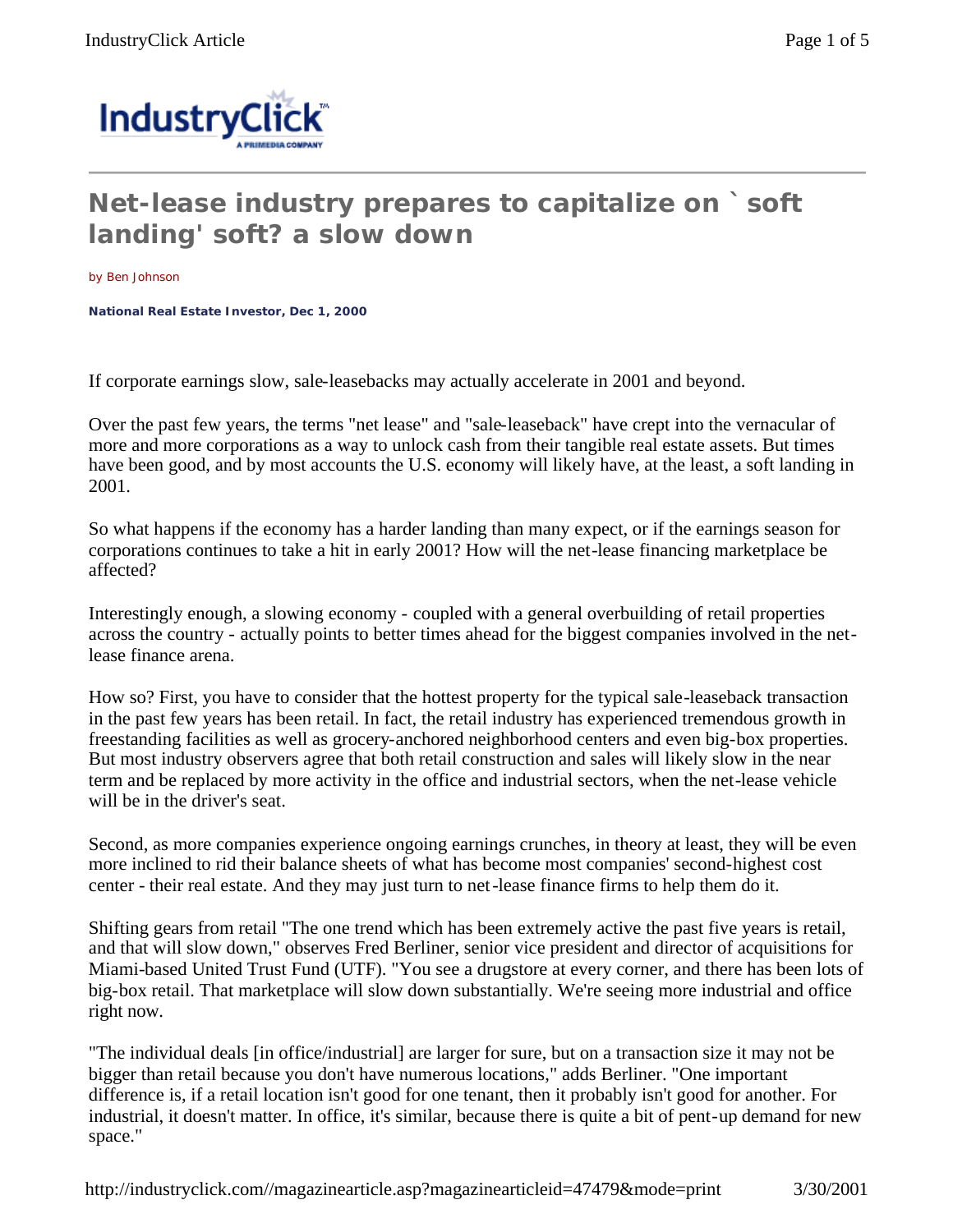Bruce MacDonald, president of Boston-based Net Lease Capital Advisors, echoes those sentiments. In fact, the firm's business has shifted dramatically from the retail side. Last year, Net Lease Capital accumulated \$300 million in transactions, of which \$80 million was in office and industrial properties. This year the firm is on course to do approximately \$500 million in deals, a hefty \$300 million of which will be in office and industrial.

Joining in the chorus is Jeff Shell, senior director of financial services in the Detroit office of New York's Cushman & Wakefield, who sees a shift from retail properties to other net-lease properties. "Retail has long used net-lease financing which, generally, has tended to be more of a credit-based underwriting. Going forward, I think that we will see more activity for general office as well as more specialized facilities that combine office, R&D and other uses."

Shell notes that net-lease sales will be driven more by developers than corporate users for general office product because users aren't thinking about financing costs for these deals, but are looking for a more traditional lease structure. "More specialized product will likely see both developer and corporate user look at different financing structures, with corporate users becoming directly involved in securing capital for assets," adds Shell.

To some, though, there is a big market ahead no matter what the property type. "The net-lease financing industry should be facing increased business the next five years," says Gary Ralston, president and COO for Orlando, Fla.-based Commercial Net Lease Realty Inc. "The market is rather large - corporations own \$1.7 trillion of an estimated \$4 trillion commercial real estate market in the United States. Nearly 60% of that, or around \$1 trillion, would be suitable for net-lease financing."

Slow growth signs ahead So just how would a slowing economy impact the net-lease business and the major players who deal in it?

"The chairman of our company, Robert Nessen, once wrote in an article, `The net-lease business is the Old Man River of real estate. It just keeps rolling along,'" says Ethan Nessen, executive vice president at Boston-based Corporate Realty Investment Co. (CRICO) LLC. "Economic slowdowns tend to increase the demand for net-lease financing. Typically the capital markets become more conservative, and the challenges and inefficiencies of our industry become greater. Overall, economic slowdowns are of benefit to our industry because the need for alternative sources of capital increases throughout corporate America," adds Nessen.

Cushman & Wakefield's Shell says that, in general, an economic slowdown could accelerate saleleasebacks as businesses try to prop up earnings in the face of declining revenues from core business areas. "This activity would dampen if interest rates rise, thereby reducing the economic benefits to corporations for these transactions," he says.

"For net-lease sales by developers, a slowdown could increase the appetite for deals that have a significant remaining lease term, as investors look more to certainty of income and away from potential opportunity through lease-up or rollover," says Shell. "This could reduce spreads on these deals, which could increase developer profit and/or reduce occupancy costs to the user."

Brant Bryan, president of financial services for Dallas-based The Staubach Co., is already counseling clients to look ahead.

"A slowdown would cause more companies to consider selling their real estate and free up cash," he says. "If a slowdown occurs or a company's credit deteriorates, it's much more difficult to access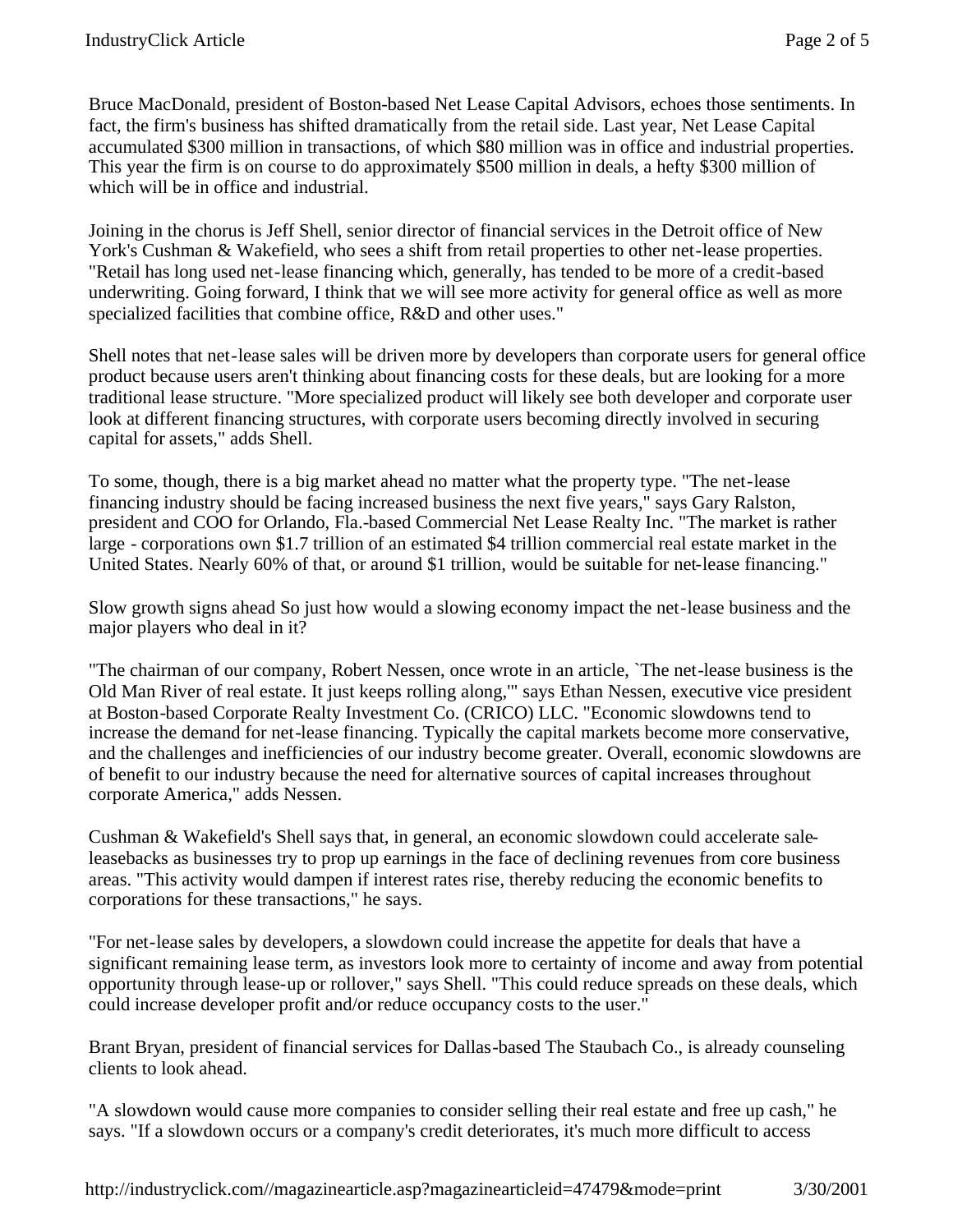capital. That is why we are advising our clients to take advantage of sale-leaseback while it is still an opportunity and not a necessity," notes Bryan.

That's the bottom line for many corporations - it's all about freeing up their assets by moving real estate off their balance sheets.

"An accelerating trend in the net-lease area is the continuing movement by companies to move real estate off their balance sheets and monetize those assets," says Paul McDowell, senior vice president and general counsel of New York-based Capital Lease Funding LP (CLF). "As the corporate bond and equity markets have stumbled, many companies have started to focus on the advantages of the saleleaseback arena. At the same time, major retailers such as The Home Depot, CVS and Walgreens continue to expand, and the owners of those leased properties require financing," he says.

For Ed LaPuma, executive director and institutional head of New York-based W.P. Carey, the biggest trend is more deals. "The fact is, there is a huge tightening on the credit side occurring. Banks aren't willing to lend in the abundance they were before as credit becomes the key piece of the lending equation," he says. "The money access is diminishing. That creates a need for new sources of financing because it has accounting advantages. It's also an alternative source of capital and is consistent with the outsourcing trend, which is prevalent in all businesses now," adds LaPuma

Ralston of Commercial Net Lease Realty points to several key reasons corporations will be doing more net-lease financing in the future.

"First, technology will impact corporate profit margins," says Ralston. "Although technology can result in greater margins via the increasing efficiency of their supply chain, we believe the Internet empowers the consumer. Thus, corporations will be facing increased pressure on pricing, which translates into lower margins. In order to remain competitive, corporations will need to invest in new technology and infrastructure improvement," he says.

There is also corporate America's never-ending search for alternative sources of capital. Where will they get their capital? Lower margins result in less cash flow - so they will have less available internally generated cash for infrastructure investment.

"Since they are facing lower margins, profit growth will slow and it will be more difficult to issue new equity," says Ralston. "Access to capital via issuance of debt will be limited by the ever-conservative posture of the rating agencies. There are already more rating agency credit downgrades than upgrades. Corporations will need to seek alternative sources of capital. One of the best alternative sources of capital for real estate assets is net-lease financing," Ralston explains.

In this era of huge daily stock-market movements, Kurt Rosene, senior vice president of Lincolnwood, Ill.-based The Alter Group, says doomsayers should be careful in making any dire economic predictions. "For all the concerns that attended the Nasdaq irregularities in March and the specter it raises of an economic slowdown, pundits should be wary of making a direct correlation between a corporation's real estate needs and its market valuation," he says. "Overall, companies are still absorbing space at a rapid clip, for both regional headquarters and for back-room offices."

Obtaining the money gets harder Just as corporate America faces capital constraints, one of the biggest challenges facing firms that deal in the net-lease business is actually finding the capital to get the deals done.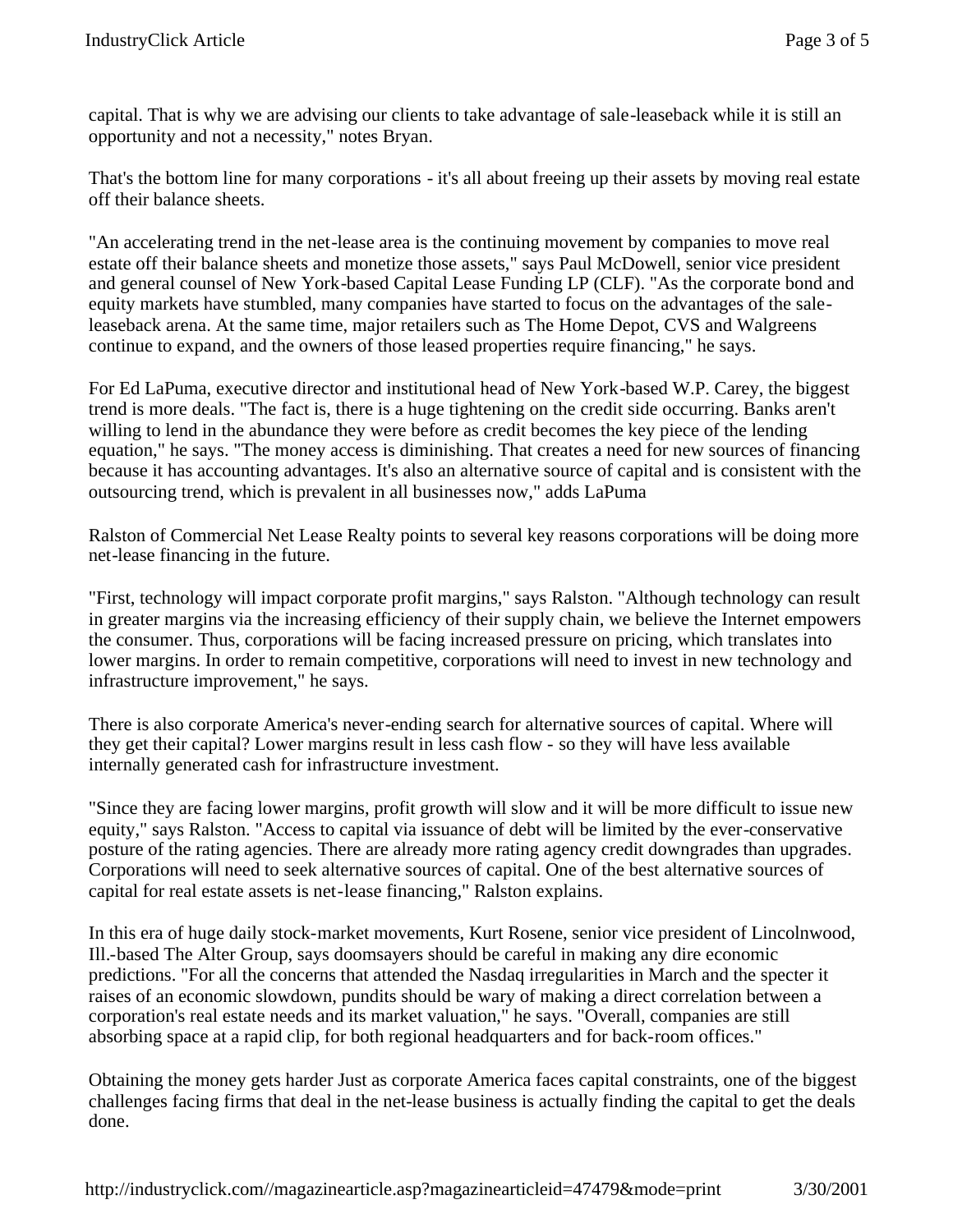"Clearly the challenge for players in the capital markets segment is to be able to attract capital into the arena to satisfy the growing demand by corporations and borrowers for financing," says McDowell of Capital Lease Funding. "At CLF, we see these trends as having a long-term positive effect for investors. As the supply of very high-quality, leased-backed paper grows, liquidity in the segment will improve."

McDowell adds that as more and more traditional commercial real estate has been securitized, liquidity has improved, and for the first time CMBS AAA is starting to trade inside of generic A-rated corporate bonds.

"Net-lease loans are far superior in credit quality and cash-flow stability than are traditional real estate loans," says McDowell. "We believe that as the supply of the product continues to increase, the market will begin to recognize the advantages of bonds backed by net-lease loans, particularly as the economic cycle begins to slow and credit quality becomes ever more important," he adds.

Staubach's Bryan agrees situations may get a bit more dicey. "In 2001 it will be more difficult to arrange financing for net-lease transactions. You will see more deals fall apart when financing becomes unobtainable. Profit margins for equity and service providers will continue to erode," he says.

Ralston of Commercial Net Lease Realty sees a possible shift to more securitization of net leases. "Historically net-lease financing has been along the lines of the credit-tenant lease (CTL) - the real estate debt for net lease has often been directly placed with lenders and institutions based on the credit of the tenant. In the future, we believe there will be more securitized pools of net-lease loans composed of CTL loans. This will result in less pressure on the bonds of an individual credit," he says.

At least one major new player has emerged on the scene in a big way. CB Richard Ellis Corporate Partners LLC, a \$500 million fund sponsored by CB Richard Ellis Investors, the investment management unit of Los Angeles-based CB Richard Ellis Inc., is ready to step in with equity to invest in the net-lease business.

"Corporate Partners was established to focus exclusively on corporate real estate strategies and capitalize on the accelerating trend of corporations seeking to reduce their real estate ownership," says Scott Tracy, executive managing director of Corporate Partners.

"CB Richard Ellis Corporate Partners is a well-capitalized program that has equity capital available necessary to acquire major net-lease portfolios," adds Tracy. "We don't have to raise capital every time a transaction is structured with 20% or 25% equity. With fewer CTL financings, more net-lease transactions require real and significant equity to get the deal done. We are perfectly structured for these opportunities," he says.

If corporate mergers and consolidations continue, Tracy says the company is in the right place. "These often produce redundant facilities leading to disposition efforts to achieve efficiencies. These sales can lead to a significant capital gains tax. We have a program that enables a corporation to tap into the value of appreciated property to obtain economic and accounting benefits without current recognition of taxable gain. We see this program as one that provides major benefits to corporations involved in mergers and consolidations," notes Tracy.

Gimme the pluses & minuses Ultimately, as with any type of real estate financing, there are pros and cons to the net-lease business. Most industry insiders are focusing on better education of Corporate America.